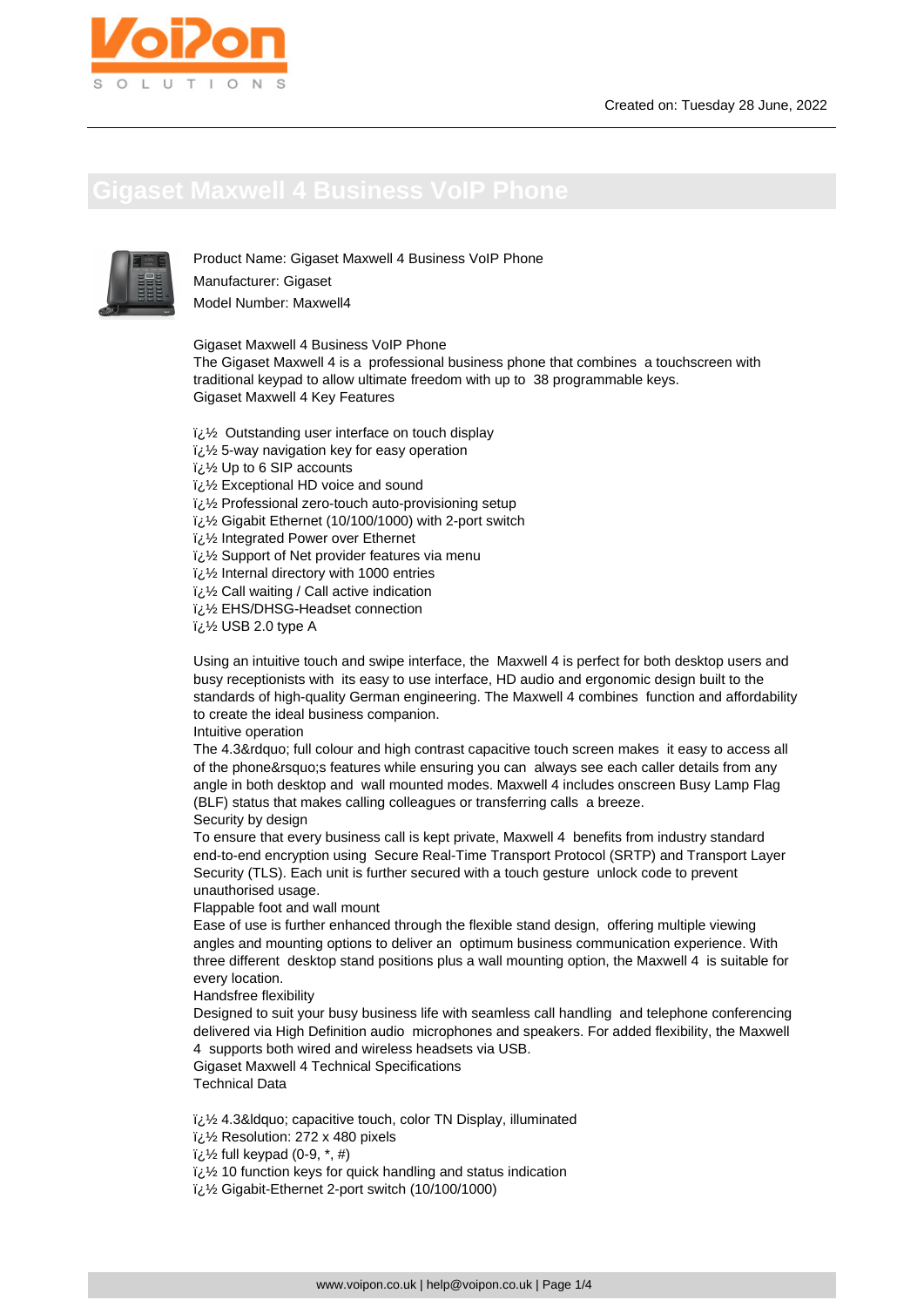� LAN (PoE) Network � PC - Computer

 $i/2$  RJ9 (2x)

� Corded Handset

� Corded Headset

i¿1⁄2 RJ45 (EHS/DHSG)

� EHS/DHSG Headset

� USB 2.0 Type A

Headset ولان  $\frac{1}{2}$ ن Handsfree device ii/ USB plug

� PoE: IEEE 802.3af, class x

Audio Features

� Headset connection via EHS/DHSG, standard RJ-9 jack or USB

� Wideband HD sound

 $i\lambda$ 's Full-duplex speakerphone in brilliant sound quality

لزنة Adjustable volume: speakerphone, corded handset and headsets

� Codecs G.711 u/a, G.722, G.726-32, iLbc, G.729

Directory and call management

لَ  $\frac{1}{2}$  Address book with 1000 entries on internal memory

� Quick search: characters or full text

� Online Address Books

 $i\&i\&$  LDAP support (network-based corporate phonebook)

 $i\mathcal{B}$  Pre-dialing with editing

� 5-way conferencing (local)

 $i\&$  4 lines in parallel

 $i/2$  Display of call duration, name and number

� Call waiting, forward, call hold, swap, conference (attended and ad hoc), transfer (attended and blind)

i¿1/2 Online directory auto-lookup for incoming calls

Telephony PBX Features

 $i,j$ ن BLF (busy lamp fields) � Conference calls (up to 5-way)  $\frac{1}{2}$ زi/ Call transfer: blind/unattended, attended � Call hold / reject / swap / resume i¿1⁄2 Call back **i**<sub>i</sub><sub>/2</sub> CLIR � Call waiting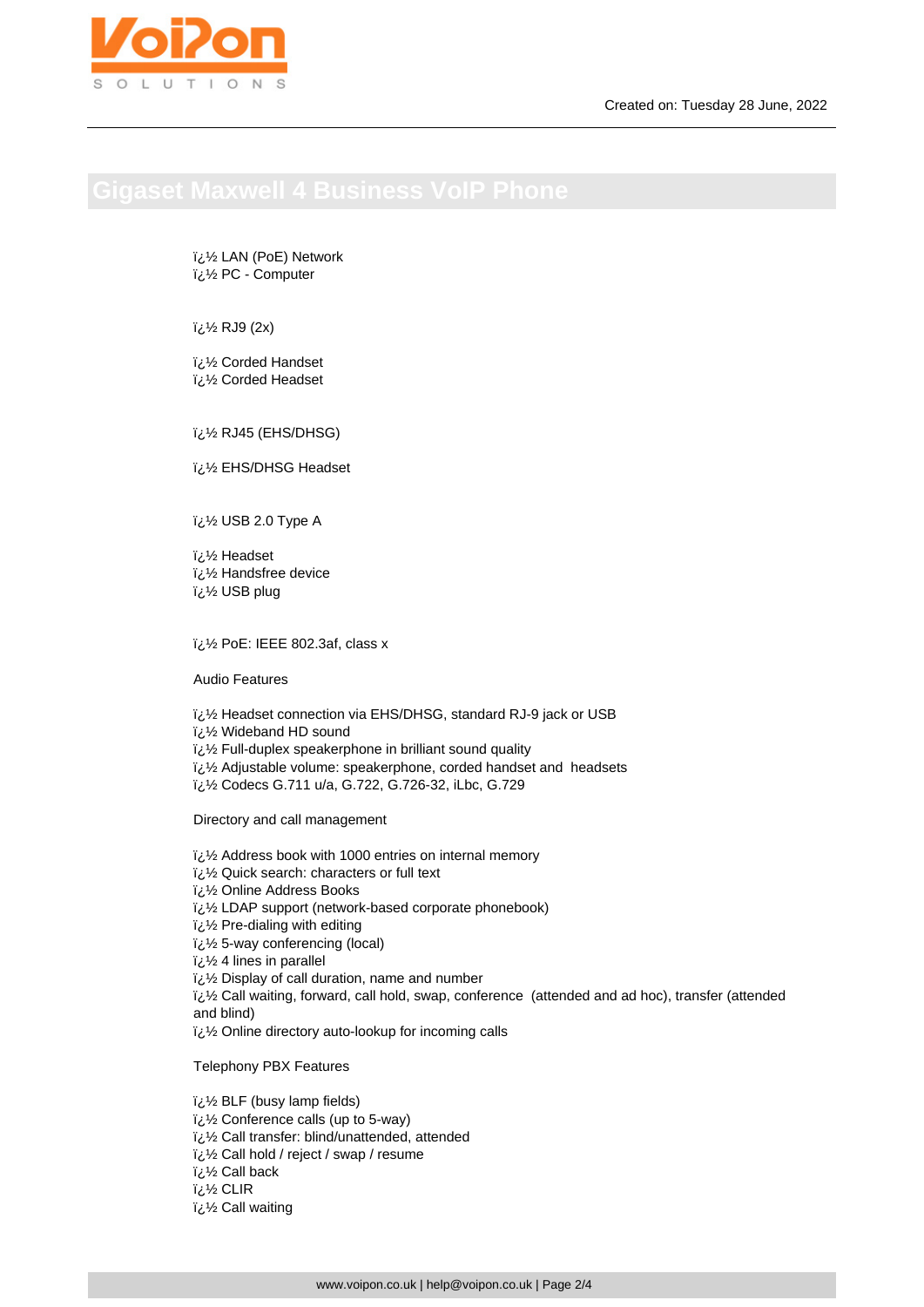� Manual call deflection � Call forwarding: CFU, CFNR, CFB i¿1/2 Anonymous call blocking  $\frac{1}{2}$ یi MOH (music on hold) لاَغ $\frac{1}{2}$  Zero-touch auto-provisioning

Supported protocols

� VoIP protocol: SIP (RFC3261, RFC2543) � Security: SRTP (RFC3711), TLS (RFC2246), SIPS  $i\lambda$ <sup>1</sup>/<sub>2</sub> Remote configuration: HTTP, HTTPS  $i/2$  Internet protocol: IPv4 (RFC0791) � QoS: DiffServ (RFC2474, RFC2475) نة kTCP i¿½ DHCPv4 (RFC2131) � DHCP Option 60: VendorID � DHCP Option 114 � STUN (RFC3489) **i**<sub>i</sub>/<sub>2</sub> ICE � DNS SRV-RR (RFC2782) � DTMF (in-basnd), RTP payload (RFC4733), SIP-INFO i¿½ Syslog � IEEE 802.1Q VLAN tagging HTTP لازة i<sub>i</sub><sub>/2</sub> HTTPS TCP لائ ii/<sub>2</sub> UDP i¿½ RTP  $i:$  LDAP

Hardware

� Dimensions of Main Device: � 188 mm (L) x 188.5 mm (W) x 36 mm (H) � Weight approx.: 401 g

Dimensions of Handset

� 181 mm (L) x 45.6 mm (W) x 38.5 mm (H) � Weight approx.: 108 g

Dimension of Foot

 $i,j$ <sup>2</sup> 187.5 mm (L) x 156.5 mm (W) x 24.5 mm (H) � Weight approx.: 306 g

**Warranty** 

� Two years

Environmental conditions

 $i\lambda$ <sup>1</sup>/<sub>2</sub> Operating temp: 0&deg; to +40&deg; C  $i\lambda$ <sup>1</sup>/<sub>2</sub> Operating temp: -25&deg; to +70&deg; C  $i,j$ ' Relative humidity: up to 93% non-condensating